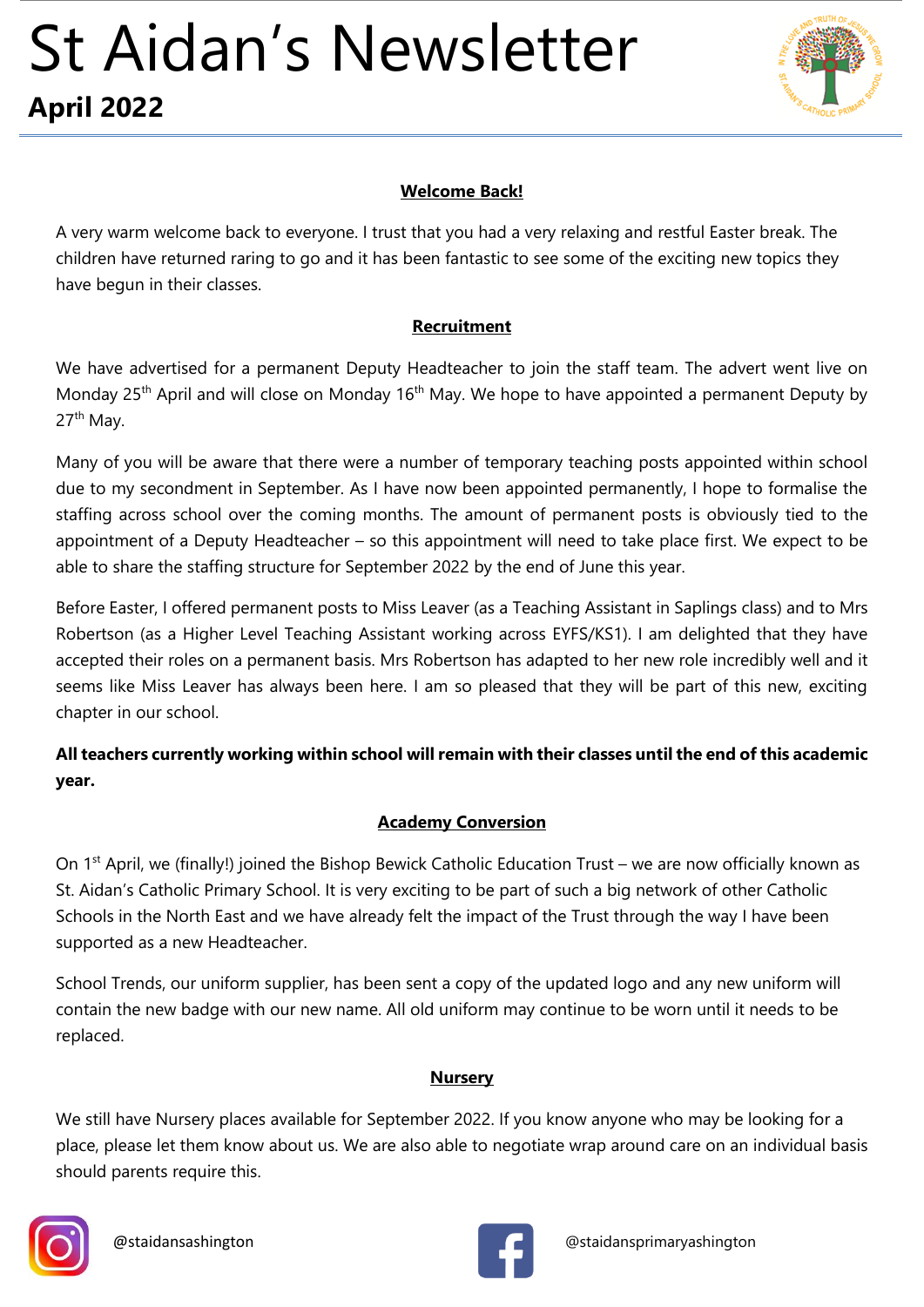

The 30-hour provision has been extremely successful since being introduced this year. We are currently full as of Monday 25<sup>th</sup> April.

We currently have applications for places in the Nursery as far forward as April 2024, which just shows you how popular our provision is. It is a huge testament to Miss Wright and Mrs Dodds, who provide such a stimulating learning environment.

We also have plans to run a toddler group in school from September for those who will be preparing to join us in the future, to support parents and future pupils in getting to know the school – watch this space.

## **Year 6 SATs**

Year 6 will sit their SATs assessments on the week beginning the 9<sup>th</sup> May. On this week, a breakfast club will be provided for the children so that they are in school in good time and well settled for their examinations. It is essential that children attend school in the next 2 weeks to make sure they are fully prepared.

I must stress, that these assessments are nothing for the children to worry about, they are simply a way of measuring how we have recovered as a school since the pandemic. I have seen the incredible amount of work Mrs Teer and Miss Farrar have put into preparing the children and I am incredibly encouraged.

I'd wish them luck, but I'm sure the hard work and dedication the children have shown this year will be enough to see them perform extremely well.

### **Trips/Residentials**

I am absolutely delighted that the children have been able to go on trips again after missing out for so long.

The staff have tried incredibly hard to organise a lot of exciting, curriculum enhancing visits which the children will never forget. We have a number of very exciting ones planned for the

end of this year and some already booked in for the future. Wherever possible, we have heavily subsidised the visits we go on, so that they not only provide good value for money but also provide experiences in places many of the children might otherwise not get to experienced.

**With that being said, I am aware that the financial costs for a number of parents might prohibit children going on a trip. Please note, that financial costs of a visit will never be a barrier to one of our children going on a visit. If this is an issue, please speak to myself, Mrs Teer or one of the office staff in confidence and school will do whatever we can to allow children to attend.**



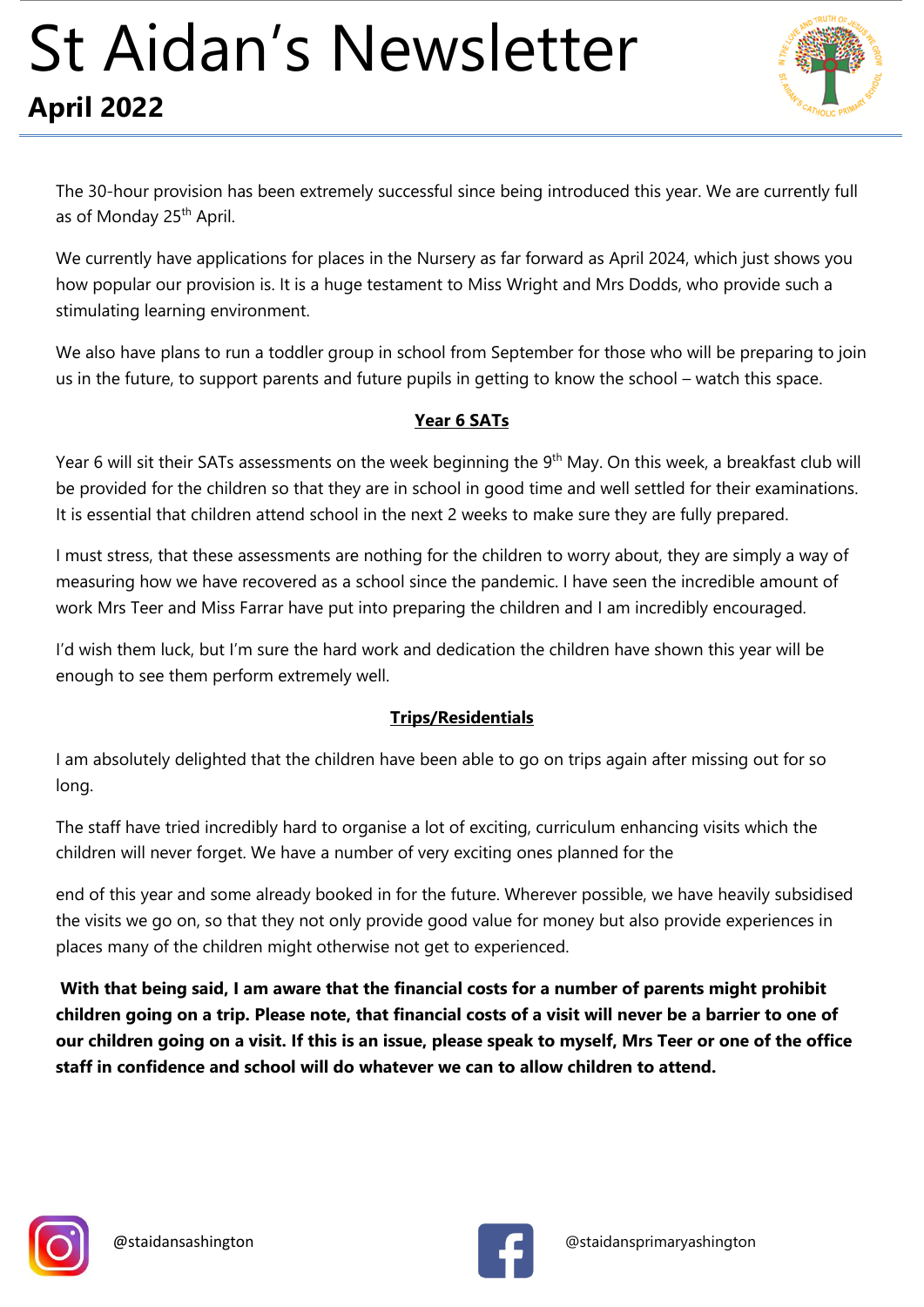

### **School Council**

The School Council's organised disco was incredibly popular. All of the children had such a good time and it supported the councillors in raising £527.32. This will be added to the profit they have already made this year. They have more events planned before the Summer and they will reinvest their profits in something that all of their classmates benefit from.

## **Parish Links**

We have held a number of events this year which have been aimed at strengthening the link between St. Aidan's Church and ourselves. Fr. Shaun regularly says Mass on the 1<sup>st</sup> Friday of each month and has a said a number of Masses within our different classes.

A number of parishioners attended the Seder Meal before Easter and attended Mass in school – all parents are now able to attend Mass in school whenever it is said; please look out for announcements.

After a recent meeting with the Parish financial committee, St. Aidan's church has also committed to donating a substantial amount of money towards purchasing a school minibus which will be shared by the parish. School will contribute a similar amount and I am looking at funding avenues to support the remainder of the cost. I really can't emphasise enough how important this will be to our school. We live so near to so many amazing things, but they are sometimes out of reach due to the cost of a coach.

I am incredibly grateful to Fr. Shaun and the parish for agreeing to support this.

# **First Holy Communion**

The FHC Mass will take place on Saturday 21<sup>st</sup> May at St. Aidan's. Families should have received all details from the Catechists about the day by now. Unfortunately, the seating is limited due to the size of the Church, but I'm sure you'll keep our Communicants in your prayers for their big day.

# **Cancer Run**

The annual Greggs Cancer Run takes place at Gosforth Park (Newcastle Racecourse) on Sunday 15th May. Anyone who wishes to run with us as a school is able to join us. Our start time etc. will be communicated shortly. It really is a fantastic cause, and we're so pleased to be able to support it again. Please contact the office for details.

### **Leave of Absence**

Please note that, in line with our new attendance policy, no leaves of absence will be granted during term unless in exceptional circumstances. Please note that a family holiday taken during term time due to costs or shift patterns, will not qualify as exceptional circumstances.